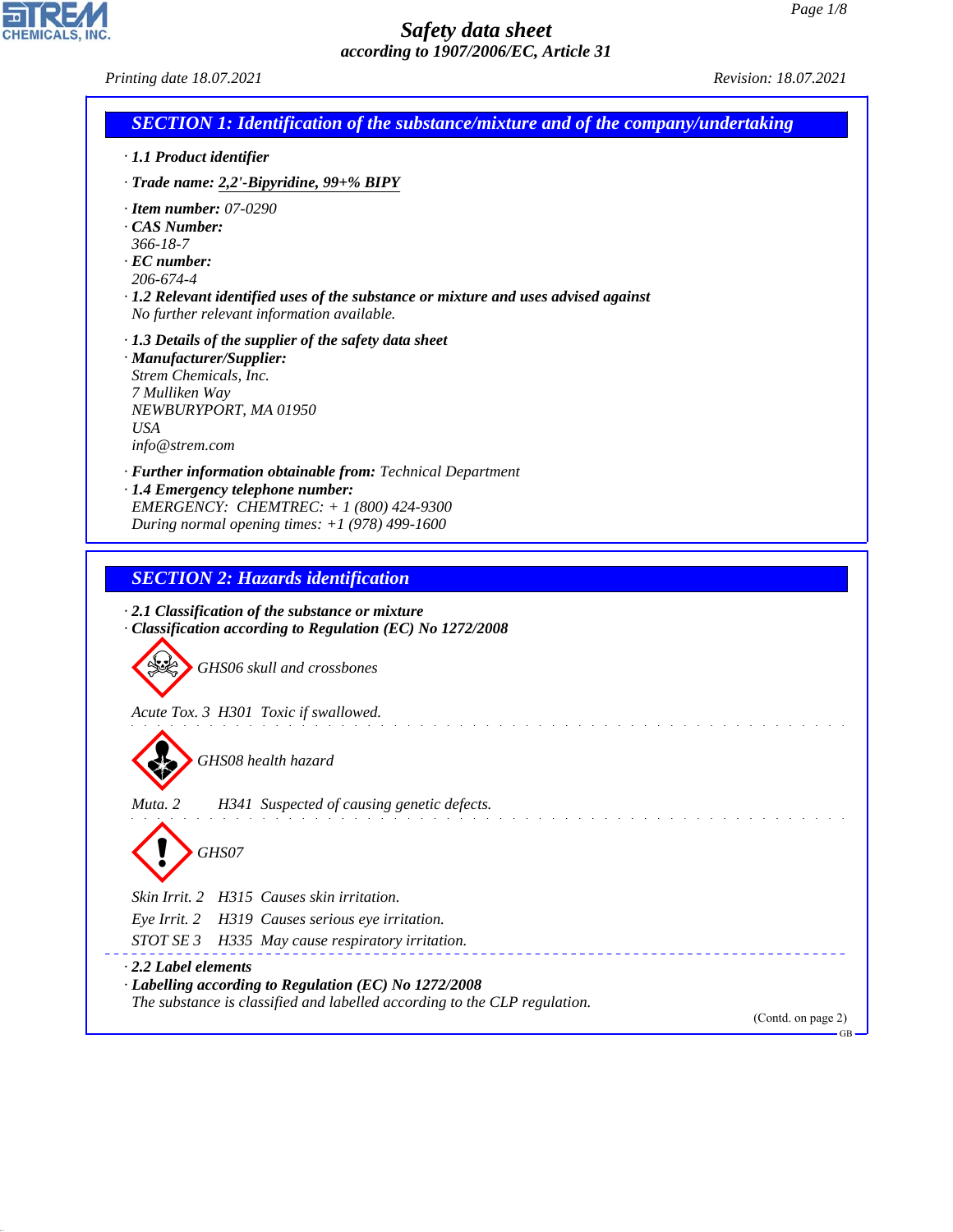*Printing date 18.07.2021 Revision: 18.07.2021*

**CHEMICALS, INC** 

|                              | (Contd. of page 1)                                                                                     |
|------------------------------|--------------------------------------------------------------------------------------------------------|
| · Hazard pictograms          |                                                                                                        |
|                              |                                                                                                        |
|                              |                                                                                                        |
|                              |                                                                                                        |
| GHS <sub>06</sub><br>GHS08   |                                                                                                        |
| · Signal word Danger         |                                                                                                        |
|                              | · Hazard-determining components of labelling:                                                          |
| 2,2'-bipyridyl               |                                                                                                        |
| · Hazard statements          |                                                                                                        |
| H301 Toxic if swallowed.     |                                                                                                        |
| H315 Causes skin irritation. |                                                                                                        |
|                              | H319 Causes serious eye irritation.                                                                    |
|                              | H341 Suspected of causing genetic defects.                                                             |
|                              | H335 May cause respiratory irritation.                                                                 |
| · Precautionary statements   |                                                                                                        |
| <i>P101</i>                  | If medical advice is needed, have product container or label at hand.                                  |
| P <sub>102</sub>             | Keep out of reach of children.                                                                         |
| P103                         | Read label before use.                                                                                 |
| P <sub>280</sub>             | Wear protective gloves/protective clothing/eye protection/face protection.                             |
| P <sub>261</sub>             | Avoid breathing dust/fume/gas/mist/vapours/spray.                                                      |
| $P301 + P310$                | IF SWALLOWED: Immediately call a POISON CENTER/doctor.                                                 |
|                              | P305+P351+P338 IF IN EYES: Rinse cautiously with water for several minutes. Remove contact lenses, if  |
|                              | present and easy to do. Continue rinsing.                                                              |
| $P403 + P233$                | Store in a well-ventilated place. Keep container tightly closed.                                       |
| <i>P501</i>                  | Dispose of contents/container in accordance with local/regional/national/international<br>regulations. |
| 2.3 Other hazards            |                                                                                                        |
|                              | · Results of PBT and vPvB assessment                                                                   |

#### *SECTION 3: Composition/information on ingredients*

- *· 3.1 Chemical characterisation: Substances*
- *· CAS No. Description*
- *366-18-7 2,2'-bipyridyl*
- *· Identification number(s)*
- *· EC number: 206-674-4*

## *SECTION 4: First aid measures*

*· 4.1 Description of first aid measures*

*· General information:*

*Immediately remove any clothing soiled by the product.*

*In case of irregular breathing or respiratory arrest provide artificial respiration.*

- *· After inhalation: In case of unconsciousness place patient stably in side position for transportation.*
- *· After skin contact: Immediately wash with water and soap and rinse thoroughly.*

*· After eye contact:*

44.1.1

*Rinse opened eye for several minutes under running water. If symptoms persist, consult a doctor.*

*· After swallowing: Do not induce vomiting; call for medical help immediately.*

(Contd. on page 3)

GB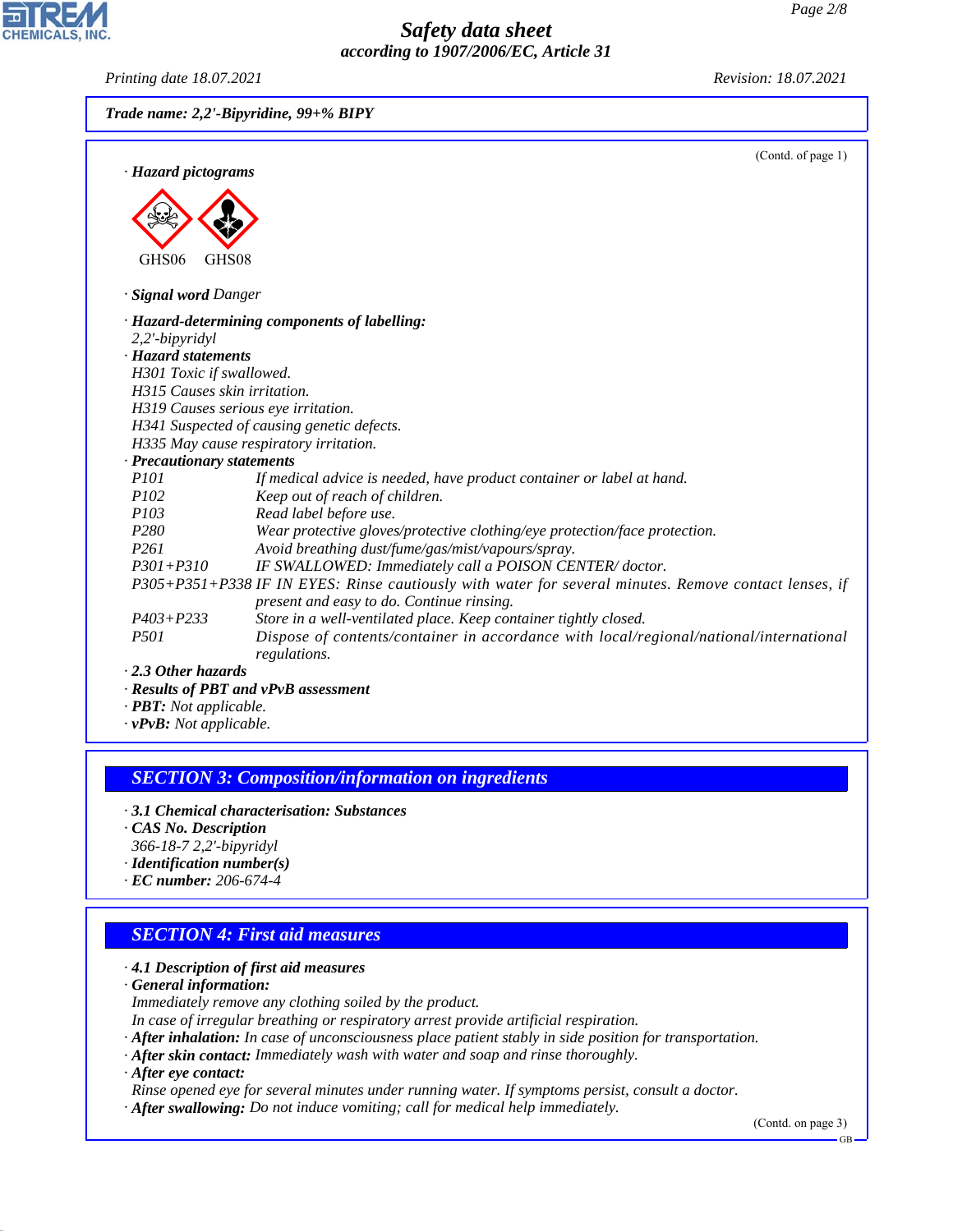*Printing date 18.07.2021 Revision: 18.07.2021*

*Trade name: 2,2'-Bipyridine, 99+% BIPY*

(Contd. of page 2)

*· 4.2 Most important symptoms and effects, both acute and delayed No further relevant information available. · 4.3 Indication of any immediate medical attention and special treatment needed*

*No further relevant information available.*

# *SECTION 5: Firefighting measures*

*· 5.1 Extinguishing media*

- *· Suitable extinguishing agents: Use fire extinguishing methods suitable to surrounding conditions.*
- *· 5.2 Special hazards arising from the substance or mixture No further relevant information available.*
- *· 5.3 Advice for firefighters*
- *· Protective equipment: No special measures required.*

#### *SECTION 6: Accidental release measures*

- *· 6.1 Personal precautions, protective equipment and emergency procedures Not required.*
- *· 6.2 Environmental precautions: No special measures required.*
- *· 6.3 Methods and material for containment and cleaning up: Dispose contaminated material as waste according to item 13. Ensure adequate ventilation.*
- *· 6.4 Reference to other sections See Section 7 for information on safe handling. See Section 8 for information on personal protection equipment. See Section 13 for disposal information.*

## *SECTION 7: Handling and storage*

*· 7.1 Precautions for safe handling*

*Thorough dedusting.*

*Ensure good ventilation/exhaustion at the workplace.*

- *· Information about fire and explosion protection: No special measures required.*
- *· 7.2 Conditions for safe storage, including any incompatibilities*

*· Storage:*

- *· Requirements to be met by storerooms and receptacles: No special requirements.*
- *· Information about storage in one common storage facility: Not required.*
- *· Further information about storage conditions: Keep container tightly sealed.*
- *· 7.3 Specific end use(s) No further relevant information available.*

## *SECTION 8: Exposure controls/personal protection*

*· Additional information about design of technical facilities: No further data; see item 7.*

*· 8.1 Control parameters*

- *· Ingredients with limit values that require monitoring at the workplace: Not required.*
- *· Additional information: The lists valid during the making were used as basis.*

*· 8.2 Exposure controls*

44.1.1

- *· Personal protective equipment:*
- *· General protective and hygienic measures: Keep away from foodstuffs, beverages and feed. Immediately remove all soiled and contaminated clothing Wash hands before breaks and at the end of work.*

(Contd. on page 4)

GB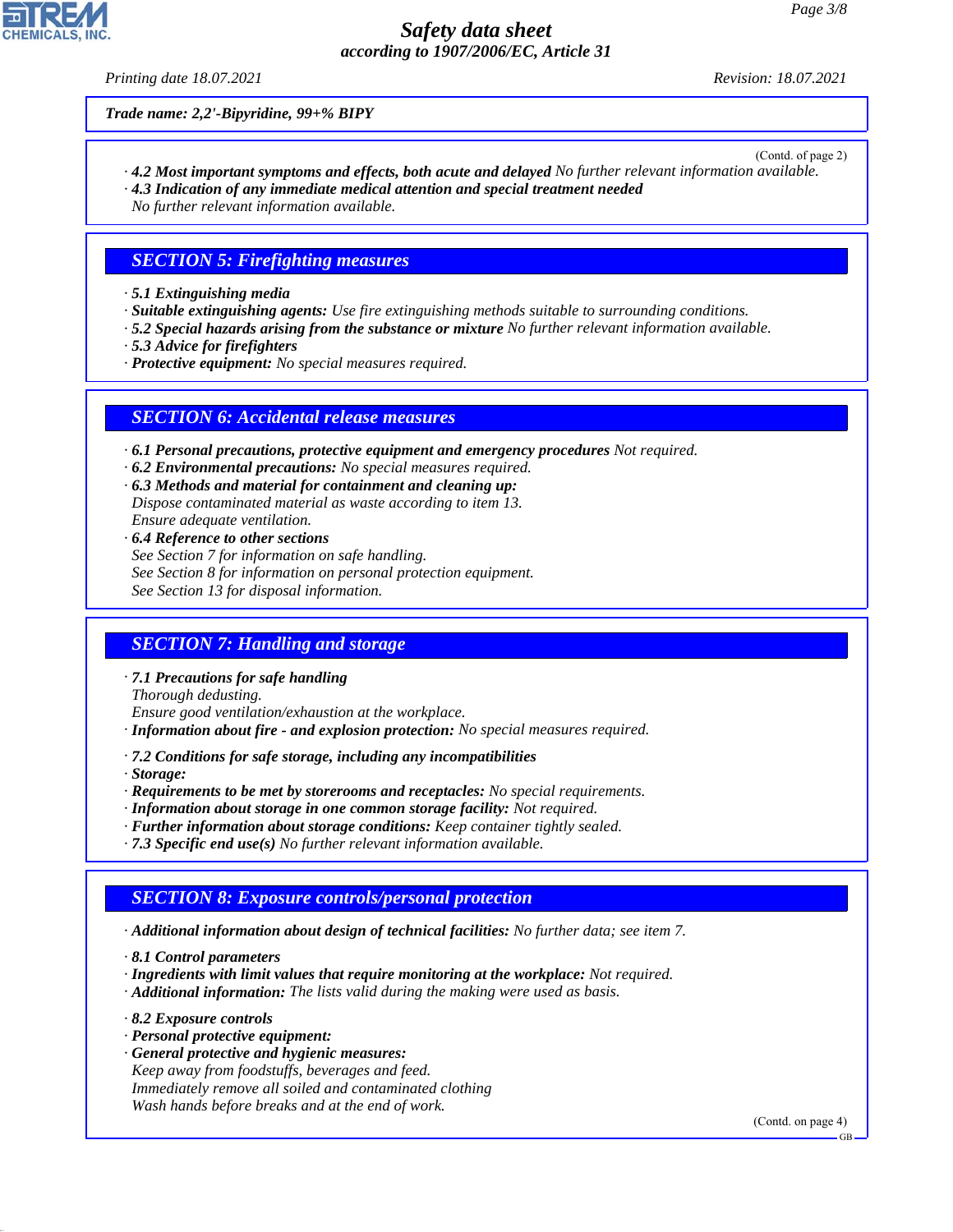*Printing date 18.07.2021 Revision: 18.07.2021*

**CHEMICALS, INC** 

(Contd. of page 3)

#### *Trade name: 2,2'-Bipyridine, 99+% BIPY*

*Avoid contact with the eyes and skin.*

- *· Respiratory protection:*
- *In case of brief exposure or low pollution use respiratory filter device. In case of intensive or longer exposure use self-contained respiratory protective device.*
- *· Protection of hands:*



\_S*Protective gloves*

*The glove material has to be impermeable and resistant to the product/ the substance/ the preparation. Due to missing tests no recommendation to the glove material can be given for the product/ the preparation/ the chemical mixture.*

*Selection of the glove material on consideration of the penetration times, rates of diffusion and the degradation · Material of gloves*

*The selection of the suitable gloves does not only depend on the material, but also on further marks of quality and varies from manufacturer to manufacturer.*

*· Penetration time of glove material*

*The exact break through time has to be found out by the manufacturer of the protective gloves and has to be observed.*

*· Eye protection:*



44.1.1

\_R*Tightly sealed goggles*

| .9.1 Information on basic physical and chemical properties       |                                               |
|------------------------------------------------------------------|-----------------------------------------------|
| <b>General Information</b>                                       |                                               |
| $\cdot$ Appearance:                                              |                                               |
| Form:                                                            | Powder                                        |
| Colour:                                                          | Pale                                          |
| $\cdot$ Odour:                                                   | Fish-like                                     |
| · Odour threshold:                                               | Not determined.                               |
| $\cdot$ pH-value:                                                | Not applicable.                               |
| $\cdot$ Change in condition                                      |                                               |
| Melting point/freezing point:                                    | $69-70 °C$                                    |
| Initial boiling point and boiling range: $273 \text{ }^{\circ}C$ |                                               |
| · Flash point:                                                   | Not applicable.                               |
| · Flammability (solid, gas):                                     | Not determined.                               |
| $\cdot$ Ignition temperature:                                    |                                               |
| <b>Decomposition temperature:</b>                                | Not determined.                               |
| · Auto-ignition temperature:                                     | Not determined.                               |
| $\cdot$ Explosive properties:                                    | Product does not present an explosion hazard. |
| $\cdot$ Explosion limits:                                        |                                               |
| Lower:                                                           | Not determined.                               |
| Upper:                                                           | Not determined.                               |
| · Vapour pressure:                                               | Not applicable.                               |
| $\cdot$ Density:                                                 | Not determined.                               |
| · Relative density                                               | Not determined.                               |
| · Vapour density                                                 | Not applicable.                               |
|                                                                  | $\sqrt{2}$ $\sqrt{1}$                         |

(Contd. on page 5)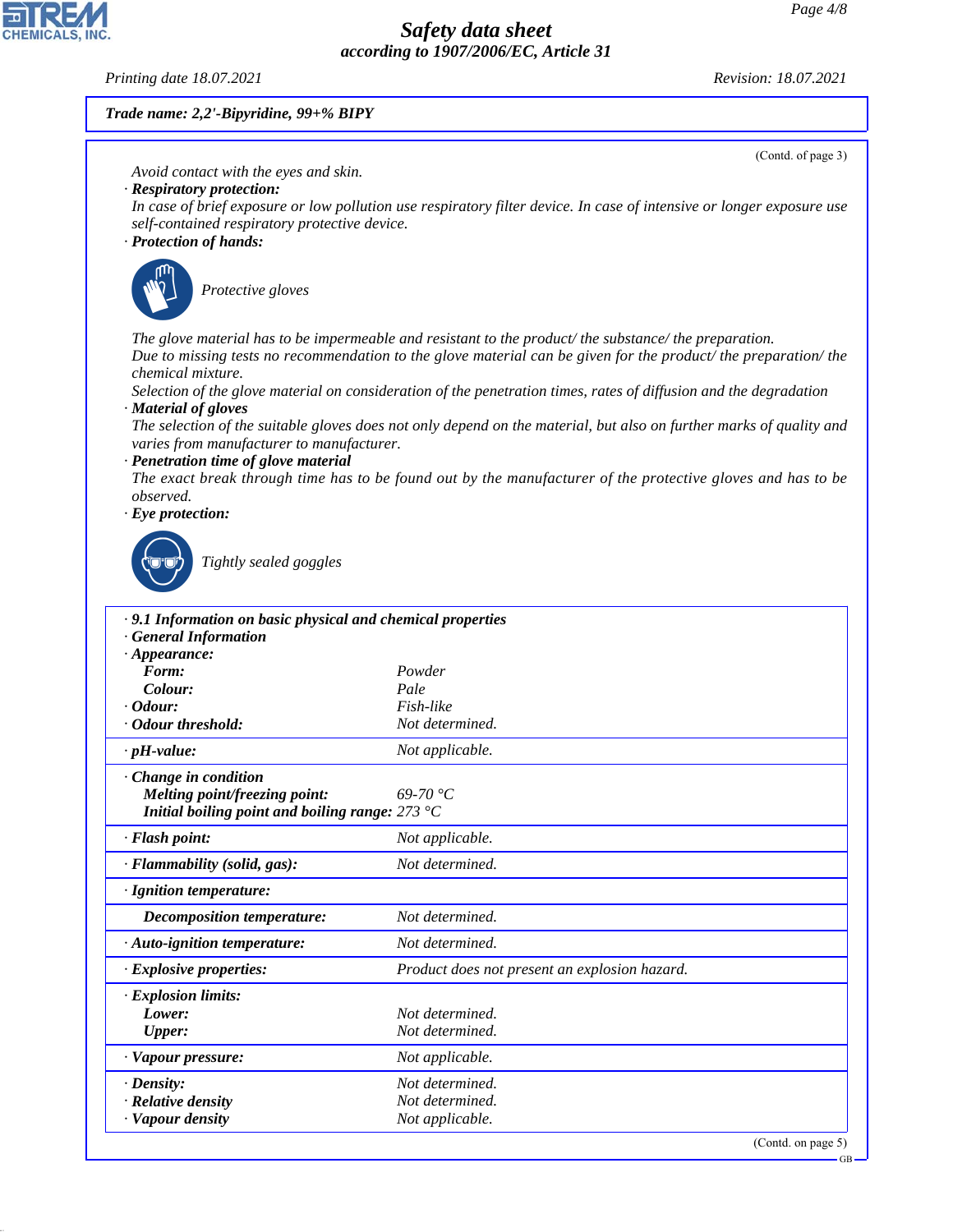*Printing date 18.07.2021 Revision: 18.07.2021*

#### *Trade name: 2,2'-Bipyridine, 99+% BIPY*

|                                                       | (Contd. of page 4)                                      |
|-------------------------------------------------------|---------------------------------------------------------|
| $\cdot$ Evaporation rate                              | Not applicable.                                         |
| $\cdot$ Solubility in / Miscibility with<br>water:    | <i>Insoluble.</i>                                       |
| · Partition coefficient: n-octanol/water:             | Not determined.                                         |
| · Viscosity:<br>Dynamic:<br>Kinematic:                | Not applicable.<br>Not applicable.                      |
| · Solvent content:<br>Organic solvents:<br>$VOC$ (EC) | $0.0\%$<br>$0.00\%$                                     |
| Solids content:<br>$\cdot$ 9.2 Other information      | $100.0\%$<br>No further relevant information available. |

# *SECTION 10: Stability and reactivity*

*· 10.1 Reactivity No further relevant information available.*

- *· 10.2 Chemical stability*
- *· Thermal decomposition / conditions to be avoided: No decomposition if used according to specifications.*
- *· 10.3 Possibility of hazardous reactions No dangerous reactions known.*
- *· 10.4 Conditions to avoid No further relevant information available.*
- *· 10.5 Incompatible materials: No further relevant information available.*
- *· 10.6 Hazardous decomposition products: No dangerous decomposition products known.*

# *SECTION 11: Toxicological information*

- *· 11.1 Information on toxicological effects*
- *· Acute toxicity*
- *Toxic if swallowed.*

*· LD/LC50 values relevant for classification:*

*Oral LD50 100 mg/kg (rat)*

#### *366-18-7 2,2'-bipyridyl*

*Oral LD50 100 mg/kg (rat)*

- *· Primary irritant effect:*
- *· Skin corrosion/irritation*
- *Causes skin irritation.*
- *· Serious eye damage/irritation*
- *Causes serious eye irritation.*
- *· Respiratory or skin sensitisation Based on available data, the classification criteria are not met.*
- *· CMR effects (carcinogenity, mutagenicity and toxicity for reproduction)*
- *· Germ cell mutagenicity*
- *Suspected of causing genetic defects.*
- *· Carcinogenicity Based on available data, the classification criteria are not met.*
- *· Reproductive toxicity Based on available data, the classification criteria are not met.*
- *· STOT-single exposure*

44.1.1

- *May cause respiratory irritation.*
- *· STOT-repeated exposure Based on available data, the classification criteria are not met.*

(Contd. on page 6)

GB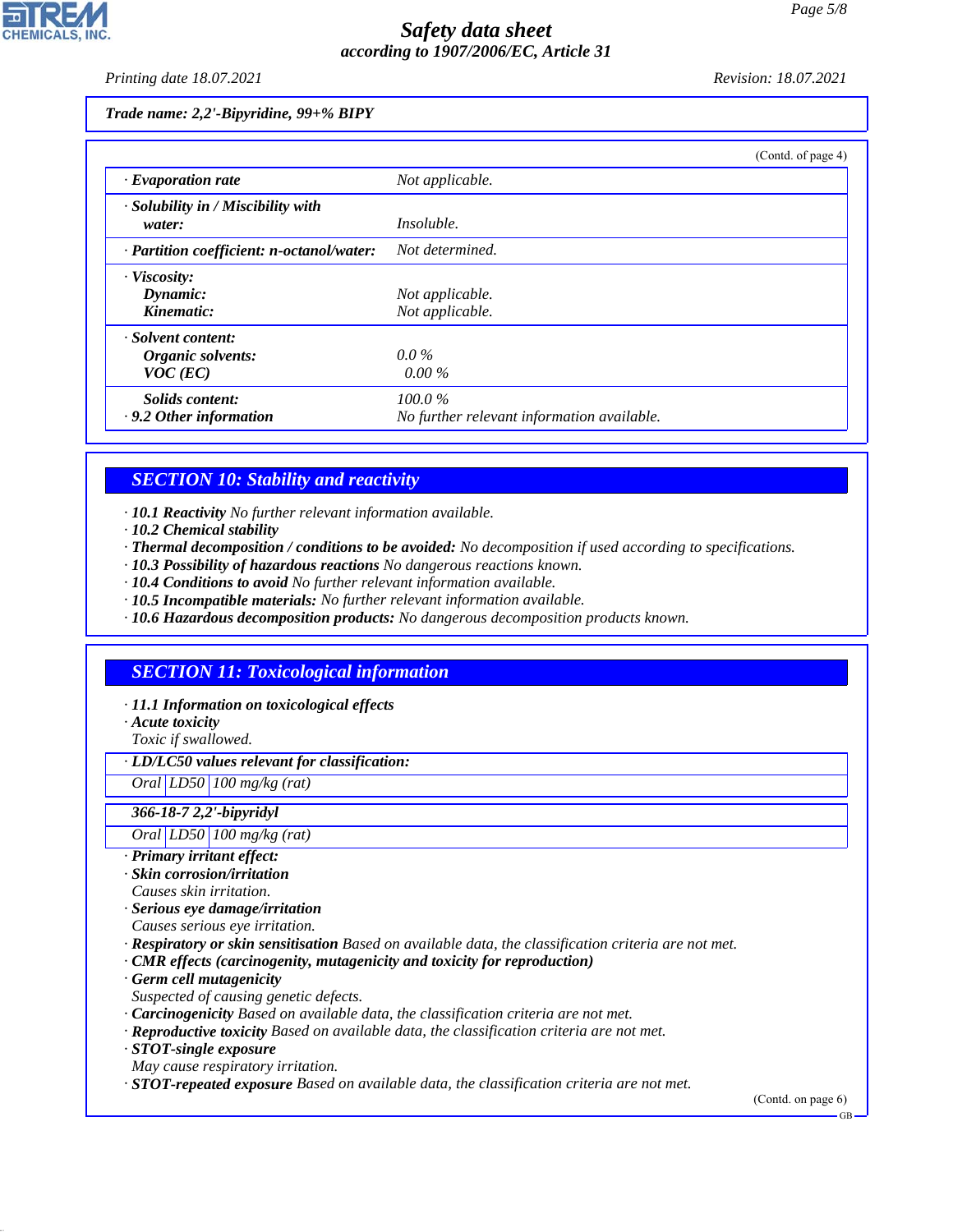*Printing date 18.07.2021 Revision: 18.07.2021*

**CHEMICALS, INC** 

(Contd. of page 5)

*Trade name: 2,2'-Bipyridine, 99+% BIPY*

*· Aspiration hazard Based on available data, the classification criteria are not met.*

#### *SECTION 12: Ecological information*

#### *· 12.1 Toxicity*

- *· Aquatic toxicity: No further relevant information available.*
- *· 12.2 Persistence and degradability No further relevant information available.*
- *· 12.3 Bioaccumulative potential No further relevant information available.*
- *· 12.4 Mobility in soil No further relevant information available.*
- *· Additional ecological information:*
- *· General notes: Not known to be hazardous to water.*
- *· 12.5 Results of PBT and vPvB assessment*
- *· PBT: Not applicable.*
- *· vPvB: Not applicable.*
- *· 12.6 Other adverse effects No further relevant information available.*

#### *SECTION 13: Disposal considerations*

*· 13.1 Waste treatment methods*

*· Recommendation*

44.1.1

*Must not be disposed together with household garbage. Do not allow product to reach sewage system.*

- *· Uncleaned packaging:*
- *· Recommendation: Disposal must be made according to official regulations.*

| $\cdot$ 14.1 UN-Number<br>· ADR, IMDG, IATA | <b>UN2811</b>                     |  |
|---------------------------------------------|-----------------------------------|--|
| · 14.2 UN proper shipping name              |                                   |  |
| $\cdot$ ADR                                 | 2811 TOXIC SOLID, ORGANIC, N.O.S. |  |
| $\cdot$ IMDG, IATA                          | TOXIC SOLID, ORGANIC, N.O.S.      |  |
| · 14.3 Transport hazard class(es)           |                                   |  |
| $\cdot$ <i>ADR</i>                          |                                   |  |
| ₩                                           |                                   |  |
| · Class                                     | 6                                 |  |
| $\cdot$ Label                               | 6.1                               |  |
| $\cdot$ IMDG, IATA                          |                                   |  |
| ₩                                           |                                   |  |
| $\cdot$ Class                               | 6.1 Toxic substances.             |  |
| $\cdot$ Label                               | 6.1                               |  |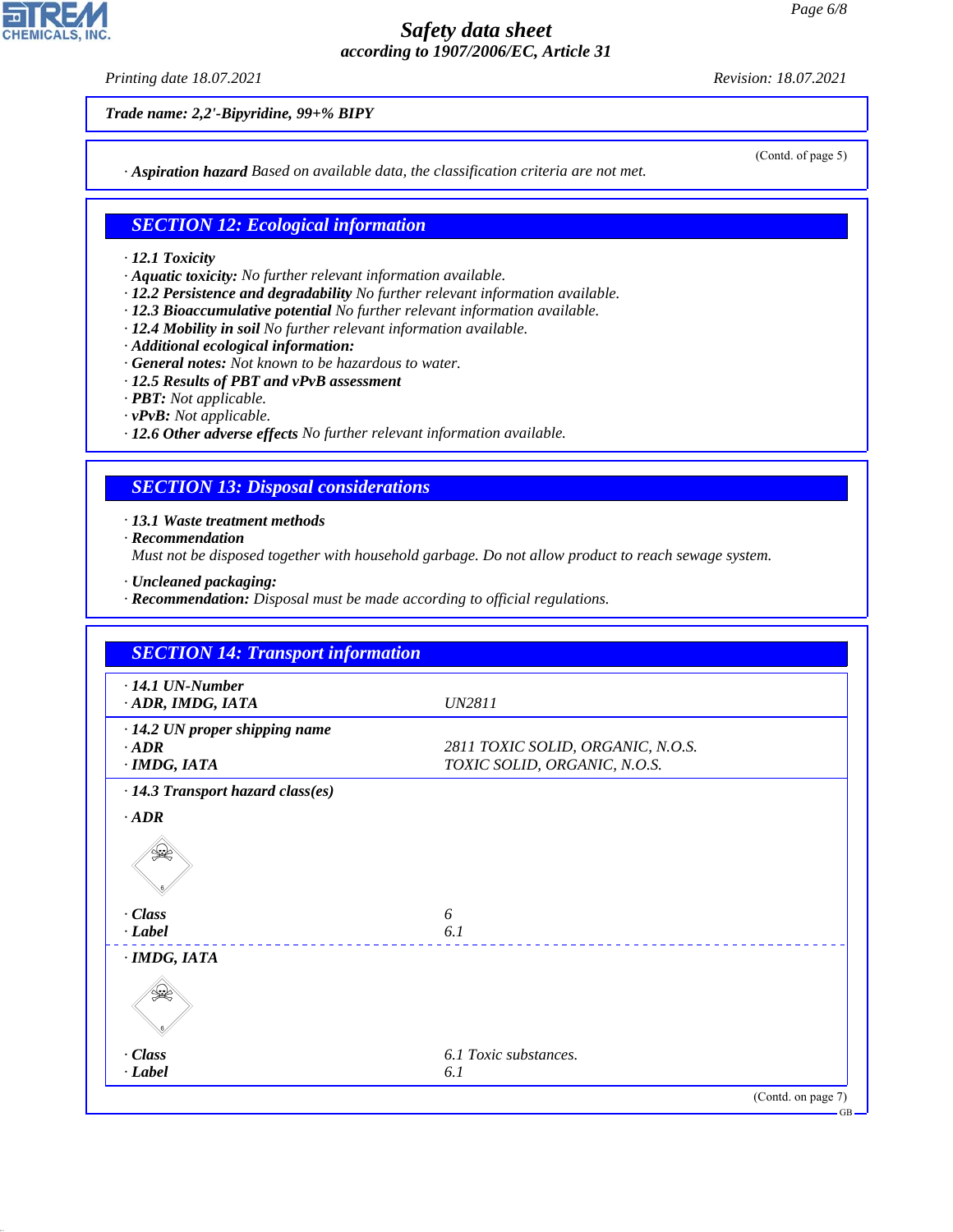*Printing date 18.07.2021 Revision: 18.07.2021*

**CHEMICALS** 

*Trade name: 2,2'-Bipyridine, 99+% BIPY*

|                                                         | (Contd. of page 6)                               |
|---------------------------------------------------------|--------------------------------------------------|
| $\cdot$ 14.4 Packing group<br>· ADR, IMDG, IATA         | Ш                                                |
| · 14.5 Environmental hazards:                           |                                                  |
| $\cdot$ Marine pollutant:                               | No                                               |
| $\cdot$ 14.6 Special precautions for user               | Not applicable.                                  |
| · Danger code (Kemler):                                 | 60                                               |
| · EMS Number:                                           | $F-A, S-A$                                       |
| · Stowage Category                                      | A                                                |
| $\cdot$ 14.7 Transport in bulk according to Annex II of |                                                  |
| <b>Marpol and the IBC Code</b>                          | Not applicable.                                  |
| · Transport/Additional information:                     |                                                  |
| $\cdot$ ADR                                             |                                                  |
| $\cdot$ Limited quantities (LQ)                         | $5 \ kg$                                         |
| $\cdot$ Excepted quantities (EQ)                        | Code: El                                         |
|                                                         | Maximum net quantity per inner packaging: $30 g$ |
|                                                         | Maximum net quantity per outer packaging: 1000 g |
| $\cdot$ Transport category                              | 2                                                |
| · Tunnel restriction code                               | E                                                |
| $\cdot$ IMDG                                            |                                                  |
| $\cdot$ Limited quantities (LQ)                         | $5 \ kg$                                         |
| $\cdot$ Excepted quantities (EQ)                        | Code: El                                         |
|                                                         | Maximum net quantity per inner packaging: 30 g   |
|                                                         | Maximum net quantity per outer packaging: 1000 g |
| · UN "Model Regulation":                                | UN 2811 TOXIC SOLID, ORGANIC, N.O.S., 6.1, III   |

# *SECTION 15: Regulatory information*

*· 15.1 Safety, health and environmental regulations/legislation specific for the substance or mixture*

*· Directive 2012/18/EU*

*· Named dangerous substances - ANNEX I Substance is not listed.*

- *· Seveso category H2 ACUTE TOXIC*
- *· Qualifying quantity (tonnes) for the application of lower-tier requirements 50 t*
- *· Qualifying quantity (tonnes) for the application of upper-tier requirements 200 t*
- *· 15.2 Chemical safety assessment: A Chemical Safety Assessment has not been carried out.*

## *SECTION 16: Other information*

*This information is based on our present knowledge. However, this shall not constitute a guarantee for any specific product features and shall not establish a legally valid contractual relationship.*

*· Department issuing SDS: Technical Department.*

*· Contact: Technical Director*

*· Abbreviations and acronyms:*

44.1.1

*ADR: Accord européen sur le transport des marchandises dangereuses par Route (European Agreement concerning the International Carriage of Dangerous Goods by Road)*

*IMDG: International Maritime Code for Dangerous Goods*

*IATA: International Air Transport Association*

*GHS: Globally Harmonised System of Classification and Labelling of Chemicals EINECS: European Inventory of Existing Commercial Chemical Substances*

(Contd. on page 8)